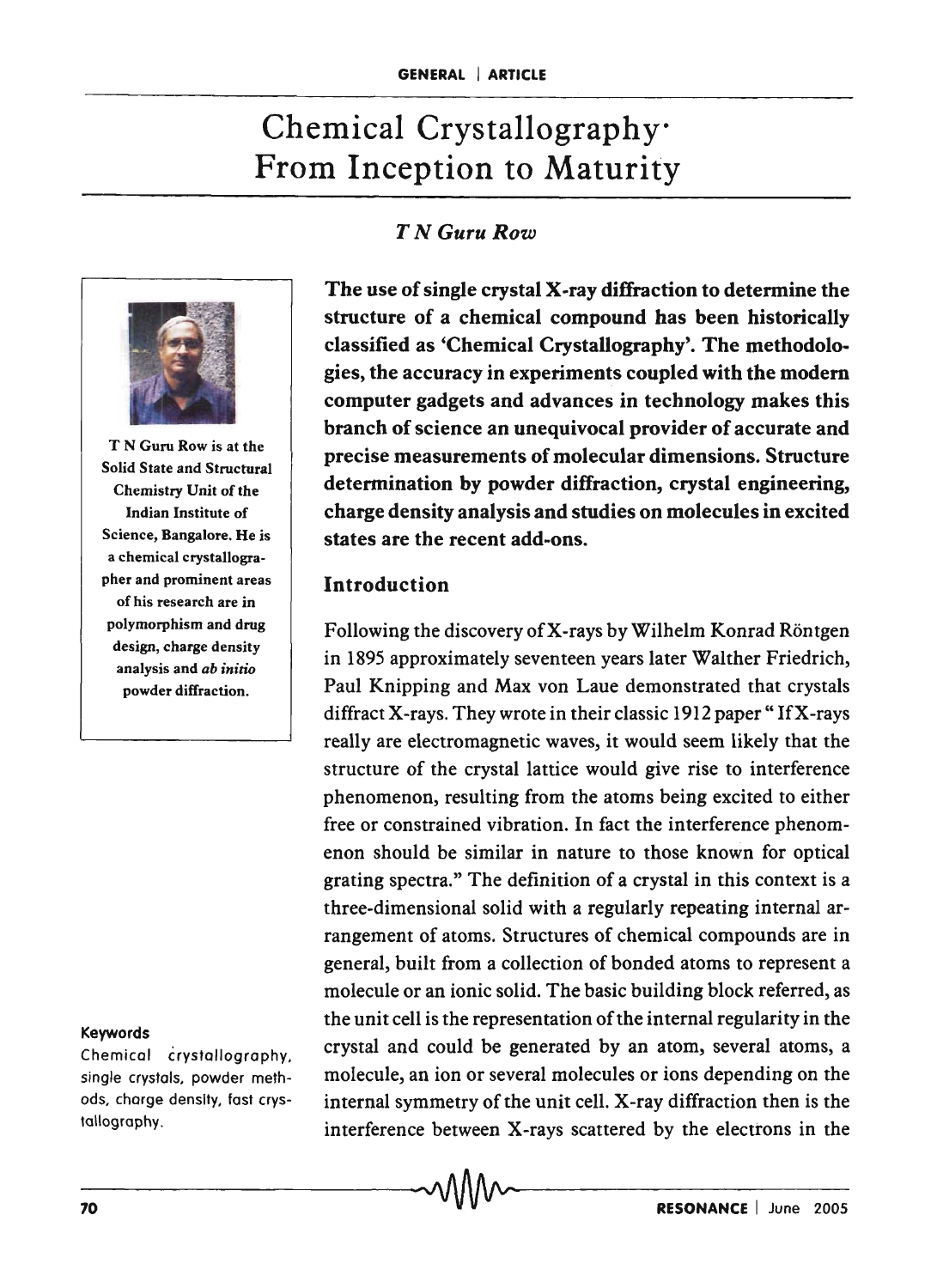various atoms at different locations in the unit cell. This becomes an observable effect as spots of differing intensities on a photographic film when the diffraction is reinforced by the repeat of the unit cells in the crystal. W L Bragg demonstrated that the measurement of the diffraction patterns yield the electron density and hence the arrangement of atoms in the crystal. The first X-ray analyses were on alkali halide crystals and interestingly the alternating cations and anions arranged like a chessboard pattern was demonstrated. Conventional chemists did not readily accept this first chemical crystallography experiment. In fact HE Armstrong wrote an article even as late as 1927 opposing the non-existence of NaCl molecule by saying "Chemistry is neither chess nor geometry, whatever X-ray physics maybe... it were time that chemists took charge of chemistry once more...". However, with the accumulation of more and more crystal structures it became evident that chemical crystallography would become indispensable. It established structural types for elements and simple'ionic compounds, tables for standard metallic, ionic, covalent and non-bonded atomic radii. With parallel developments in crystal chemistry principles and theoretical chemistry the growth of this area of science has . become prolific in recent years.

### **How do We See Atoms?**

The size of atoms and molecules are seen only through a *super microscope,* the logic being that we can see details of an object only if the details are separated by half of the wavelength of the radiation used to probe the object. The distance between atoms in a molecule is of the order of  $10^{-8}$ cm (0.1 nm) and hence visible light microscopes with wavelengths of three orders of magnitude higher are not suitable. X-rays are of the order of 0.1 nm and hence are ideally suited. However X-ray detectors are sensitive only to intensities and net to phases and this is an unsolved problem in crystallography. The job of a lens is done via Fourier synthesis and the interpretation is done by crystallographic methods. The nearest phases are estimated via Patterson synthesis or Direct methods, the latter approach has already resulted in

W L Bragg demonstrated that the measurement of the diffraction patterns yield the electron density and hence the arrangement of atoms in the crystal.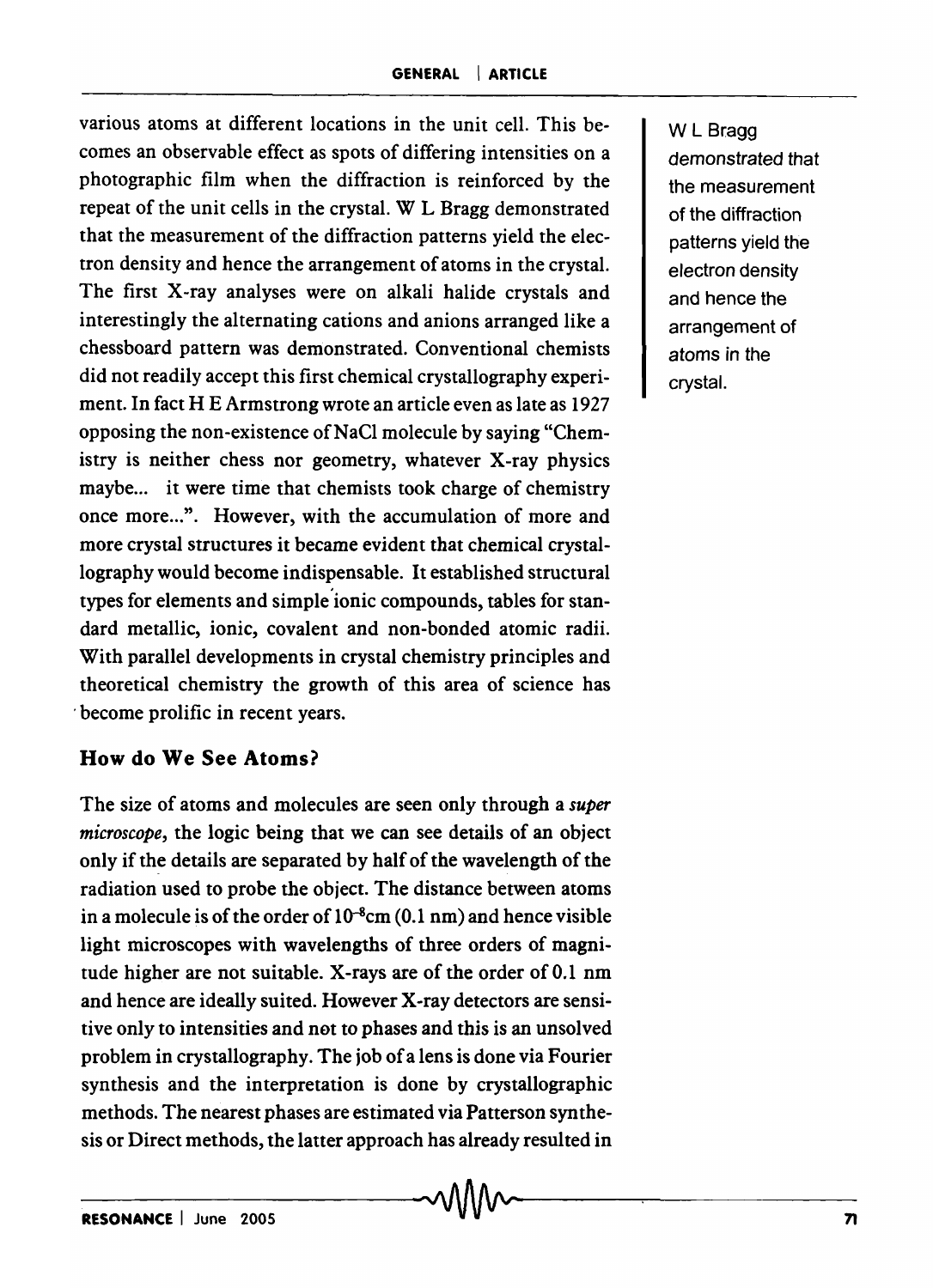

#### Figure 1. Comparison between optical microscopy and X-ray diffraction.

a Noble Prize for Jerome Karle and Herbert Hauptman. If both intensities and phases are known, then the image reconstruction can be done as given in *Figure 1.* 

The practitioners of chemical crystallography have tended to concentrate on using single crystal X-ray diffraction to determine the structure of what may be thought of as 'small molecules', the upper limit is about 500 atoms. Compounds, which are of both chemical and biological interest, e.g. new synthetic chemicals, catalysts, pharmaceuticals, natural products and supra-molecular assemblies are the current day targets. *Figure 2*  shows the difference between the two types of data sets one obtains and even though the entire data is condensed on the ID profile in powder the extraction of the 3D data required becomes a challenge. More recently, structure determination by powder diffraction has become increasingly important to chemical crystallographers as growing single crystals of good quality in many situations become difficult and sometimes impossible.

# The Growth of Chemical Crystallography

Historically, the first crystal structures were of alkali halides, diamond and graphite and hexamethylbenzene. The structure

**Structure** determination by powder diffraction has become increasingly important to chemical crystallographers as growing single crystals of good quality in many situations become difficult and sometimes impossible.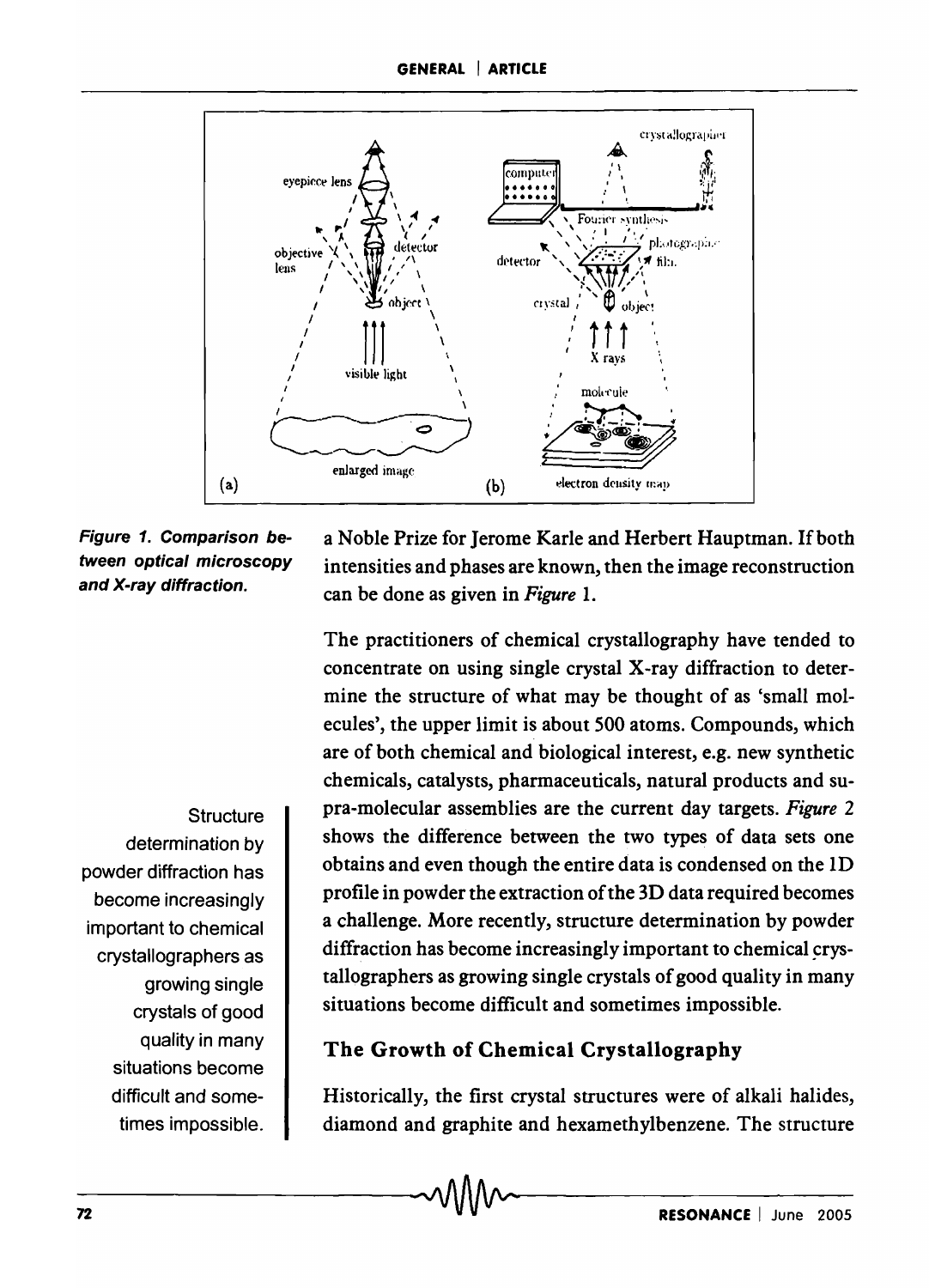

of benzene was first determined in 1954 at  $-3$ °C. It is indeed very difficult to imagine what chemistry would be like if X-ray methods were never discovered. We would not know even to this day the atomic arrangement in ionic crystals, minerals, metals and alloys and certainly nothing about the conformation of complex organic molecules including biological molecules like proteins, viruses and polynucleotides. The growth of chemical crystallography was pioneered by several individuals but more so by the rapid growth in technology and computation. Several thousands of crystal structures are solved every year of varying complexity with minimum human intervention. The advances made in computational techniques make the methodology available to any chemist who need not have any formal training as a crystallographer. Several exciting structures have been determined, outstanding problems in chemistry have been resolved with this technique. Chemical crystallography has advanced so much since it was conceived in the early twentieth century that a significant percentage of Nobel Prizes have been awarded to the structural characterization of a wide range of materials of chemical and biological significance, prominently for the crystallographic analysis. It has reached a stage of matumaterials of chemical and biological significance, prominently rity and it is now time for expansion into new vistas.

Figure 2. The difference between single crystal data and powder data: Single crystals give well-resolved 3-dimensional distribution of intensities and each spot can be identified as a lattice point and indexed. The powder patterns of poly crystalline samples give all this data but condensed into a 1D profile of intensity vs. the scattering angle 2 theta.

The current day X-ray diffraction system is extremely user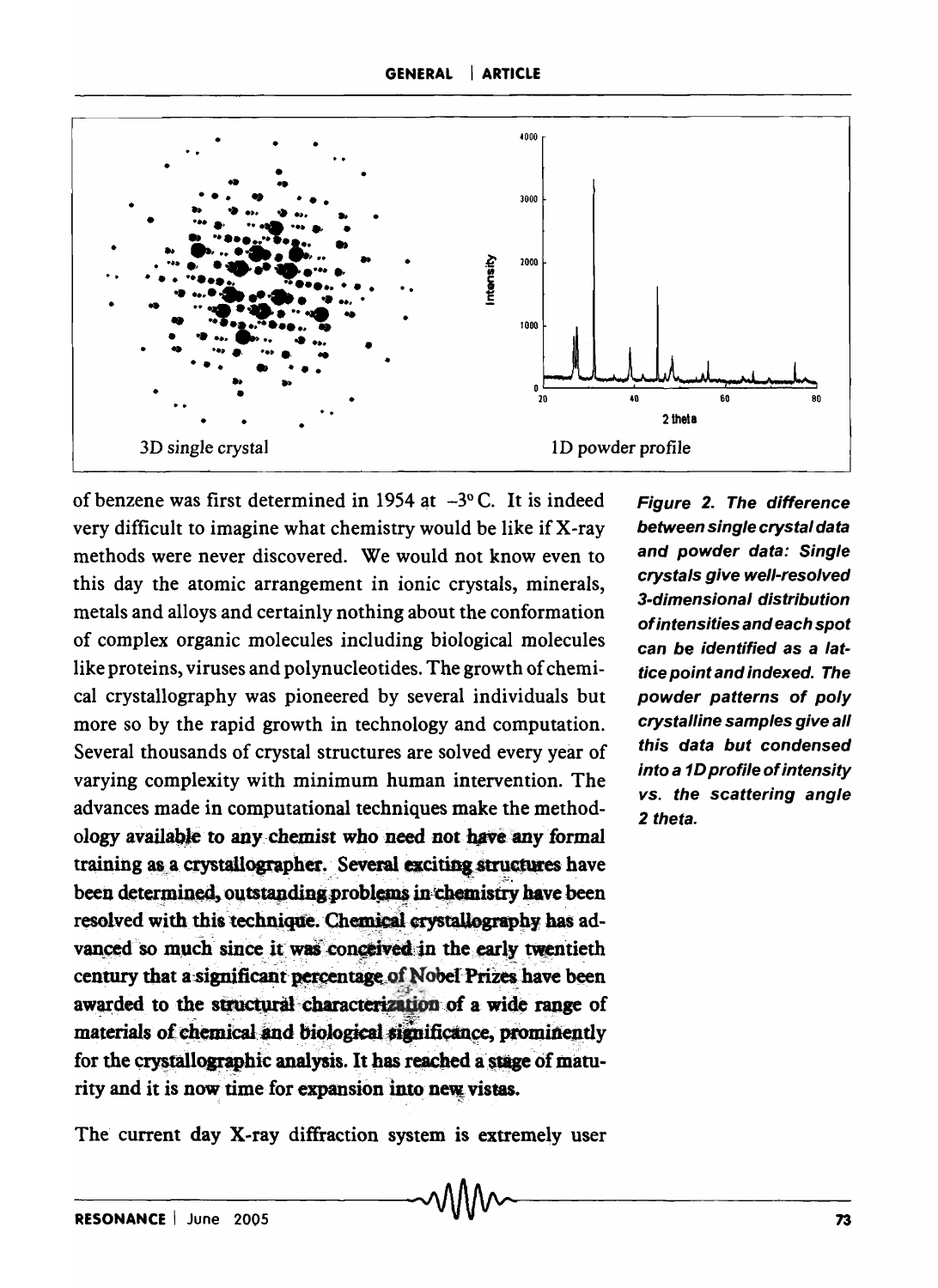

Figure 3. State of the art laboratory X-ray diffraction system.

friendly and is equipped with charged couple device (CCD) area detector *(Figure*  3), which measures the intensities accurately, rapidly and is highly sensitive. A very major contributor to the modern day chemical crystallography is molecular graphics. The packages clearly illustrate the complexity involved in both molecular and crystal structure. Single crystal chemical crystallography has expanded beyond the determination the structure of a molecule  $-$  increasingly, the interac-

tion of molecules with each other in the solid state has become the focus of chemical crystallographic research. The systematic study of the way molecules pack in the solid, the so called crystal engineering, has direct application in the pharmaceutical industry, in the study of polymorphism and further application in materials science for the design of new materials. A couple of examples from the work done in our group are given in *Figure* 4 to give a flavor of the type of structures one encounters in chemical crystallography today. *Figure* 4(a) shows the structure of  $K_4LiH_3(SO_4)$  at two different temperatures, which has paved the way for understanding in terms of hydrogen bonding patterns the anomalies observed in the behavior of EPR spectra of this compound. *Figure* 4(b) illustrates the complex packing in



Figure 4(a). Structure of  $K_4$ LiH<sub>3</sub>(SO<sub>4</sub>), at 293K and 100K show different Hbonding patterns.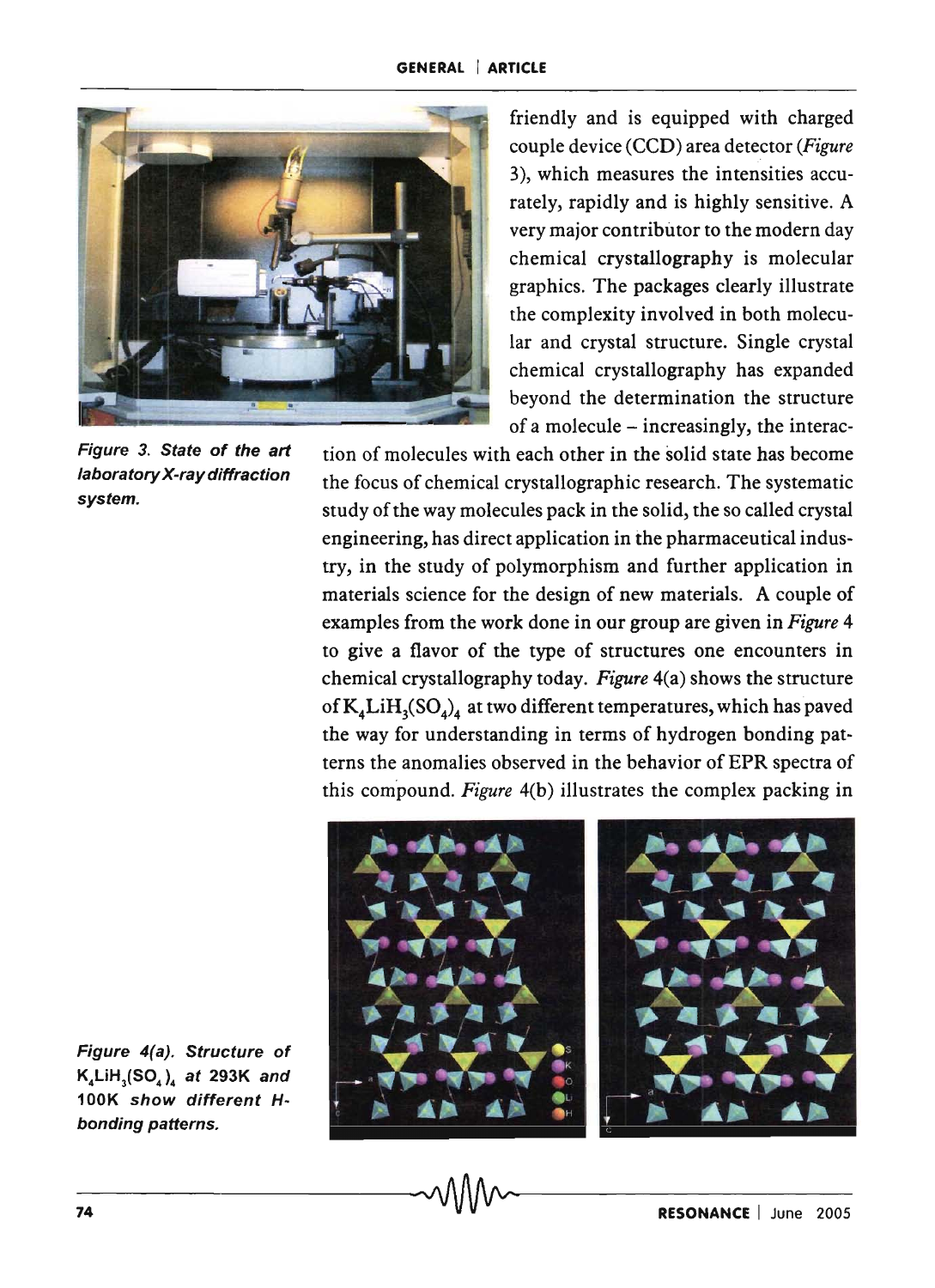

Figure 4(b). Polymorphism in diphenyl ether has been identified during in situ crystallization via single crystal X-ray diffraction. Only weak inter and intra molecular  $C-H...$   $\pi$  interactions control the packing of the molecules in both crystal forms; monoclinic centrosymmetric (P2/n) in form I and orthorhombic non-centrosymmetric (P2,2,2,) in form II.

diphenyl ether, a liquid at room temperature, which displays polymorphism on cryo-crystallization. These illustrations bring the state of the art chemical crystallography methods to explore new regions of unexplored structural chemistry.

With the efforts of the Cambridge Crystallographic data Centre, the single crystal structure data (CSD) of organic and organometallic compounds (the latest version has 322241 structures) are available and it has served as a gold mine for deriving similarities in structures, classifying structures based on chemical nomenclature and as a source for evaluating the nature of bonded and non-bonded contacts. A similar database, ICSD, is available for Inorganic structures. Powder diffraction data on almost all compounds are stored in the ICDD database. In all these cases, interactive online programs help to search, match and analyze any data that is deposited in these databases.

# New Horizons in Chemical Crystallography

The availability of synchrotron radiation has in recent years

Single crystal chemical crystallography has expanded beyond the determination the structure of a molecule increasingly, the interaction of molecules with each other in the solid state has become the focus of chemical crystallographic research.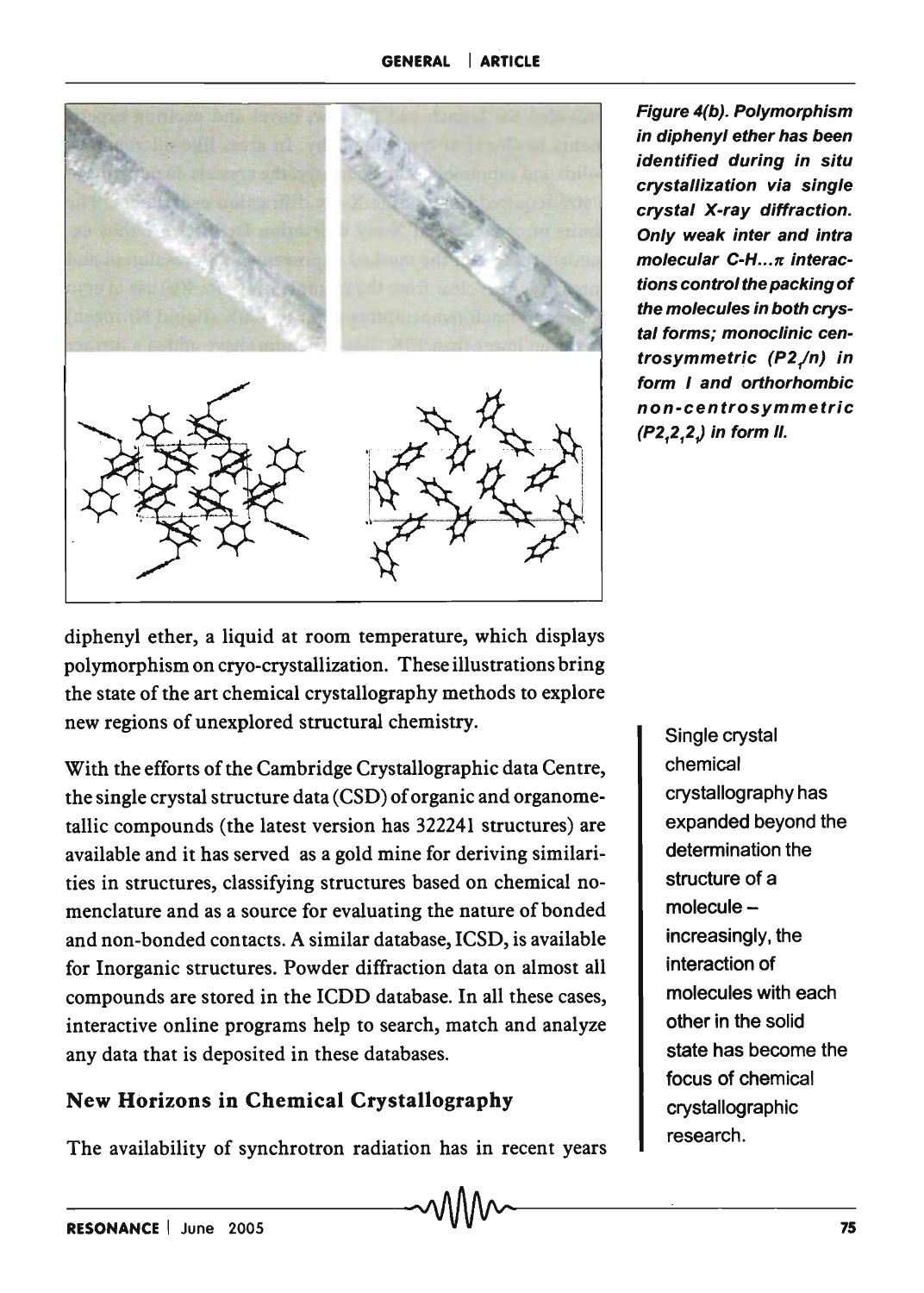provided the launch pad for new, novel and exciting experiments in chemical crystallography. In areas like microporous solids and supramolecular chemistry, the crystals do not grow to a size required in a routine X-ray diffraction experiment. The limits of conventional X-ray diffraction facilities are thus extended because of the marked improvements in resolution and intensity. As is clear from the example in *Figure* 4(b) use of cryo coolers to reach temperatures down to lOOK (liquid Nitrogen) and even lower than 10K (liquid helium) have added a futther dimension to the quality and quantity of diffraction data that can be obtained from good quality crystals.

It is possible to ask questions like *"What happens to an atom when it becomes a part of a molecule and further what happens to a molecule when it is packed with several others in a crystal lattice?"* 

Figure 5. Deformation density map of salicylic acid, showing the electron lone pair of oxygen atoms (left) and the separation of hydrogen bonds from van der Waal interactions with the donor-acceptor distance,  $R_{\mu}$  (right).

Chemical crystallography now gives the solution for viewing the electron density distributions (more appropriately charge density distributions) in crystals, since the diffraction is mainly from the electron density in the crystal. However, a very accurate, precise data is a prerequisite and the derived results should agree well with theoretical calculations, which have made significant progress in recent times. A recent work from our laboratory explored the lower limit of a hydrogen bond and *Figure 5*